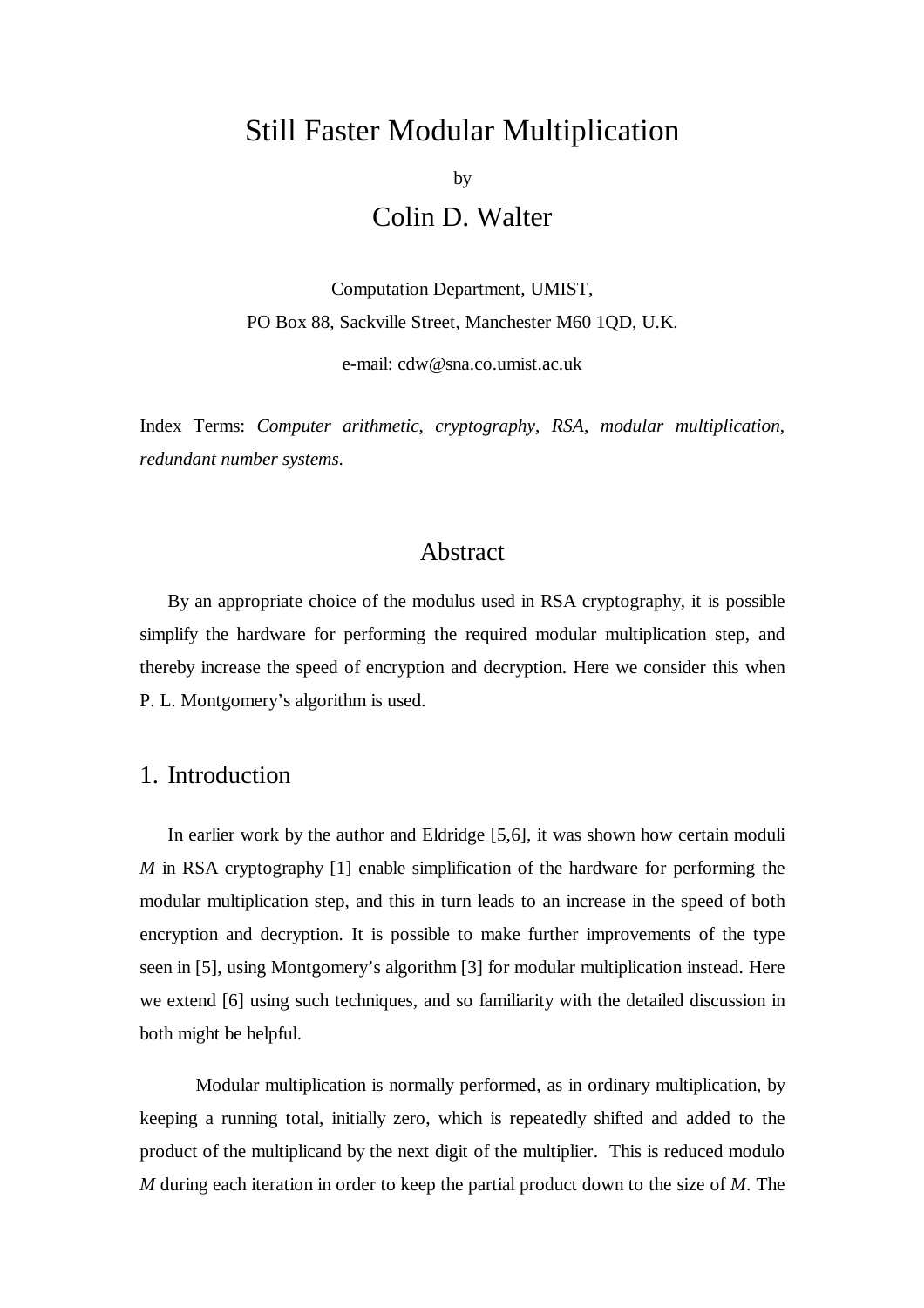multiples of *M* subtracted on successive iterations are actually the digits of the integer quotient of the product by *M*. This is Brickell's approach [2].

The main bottle-neck in this computation is the calculation and broadcasting of the quotient digits to every digit position for every iteration. This can be solved using a number of techniques to simplify the hardware in order to reduce its critical path length. The methods in [6] were sufficient for moduli up to about 1000 bits in length. Here we perform operand scaling, or its equivalent, to extend the results to moduli of any size. As a consequence, almost all of the hardware is fully utilised almost all of the time, even for moduli of arbitrarily many digits. This means that no significant further improvement is likely without resorting to entirely different algorithms.

# 2. Montgomery's Algorithm

In Montgomery's algorithm for modular multiplication, the expected order of processing is reversed, with the digits of the multiplier being considered in the opposite order from usual, namely starting with the *lowest* digit. The shift is then *downwards* on each iteration, and a multiple of *M* is *added* in order to make this shift possible without a fractional part developing. This reversal of processing introduces an extra factor of 2*<sup>i</sup>* where *i* is the number of iterations performed. In brief, to calculate (*A*×*B*) *mod M* up to this factor, the repeated operation required is:

$$
R \leftarrow 2^{-1}R + aB + qM
$$

where *a* is a digit of *A*, and *q* is a digit of the appropriately scaled integer quotient  $(A \times B)$  div M.

Some pre- and post- processing is necessary to remove the factor  $2<sup>i</sup>$  and extract the true modular product (see [6]). However, one advantage of this method is that carries propagate *away* from the digits of *R* which are used to determine the quotient digits *q*, i.e. the multiples of the modulus to be added or subtracted. Furthermore, at the cost of a few more iterations, the multiplicand *B* can be shifted away from these digits in order to simplify the process of calculating quotient digits still further.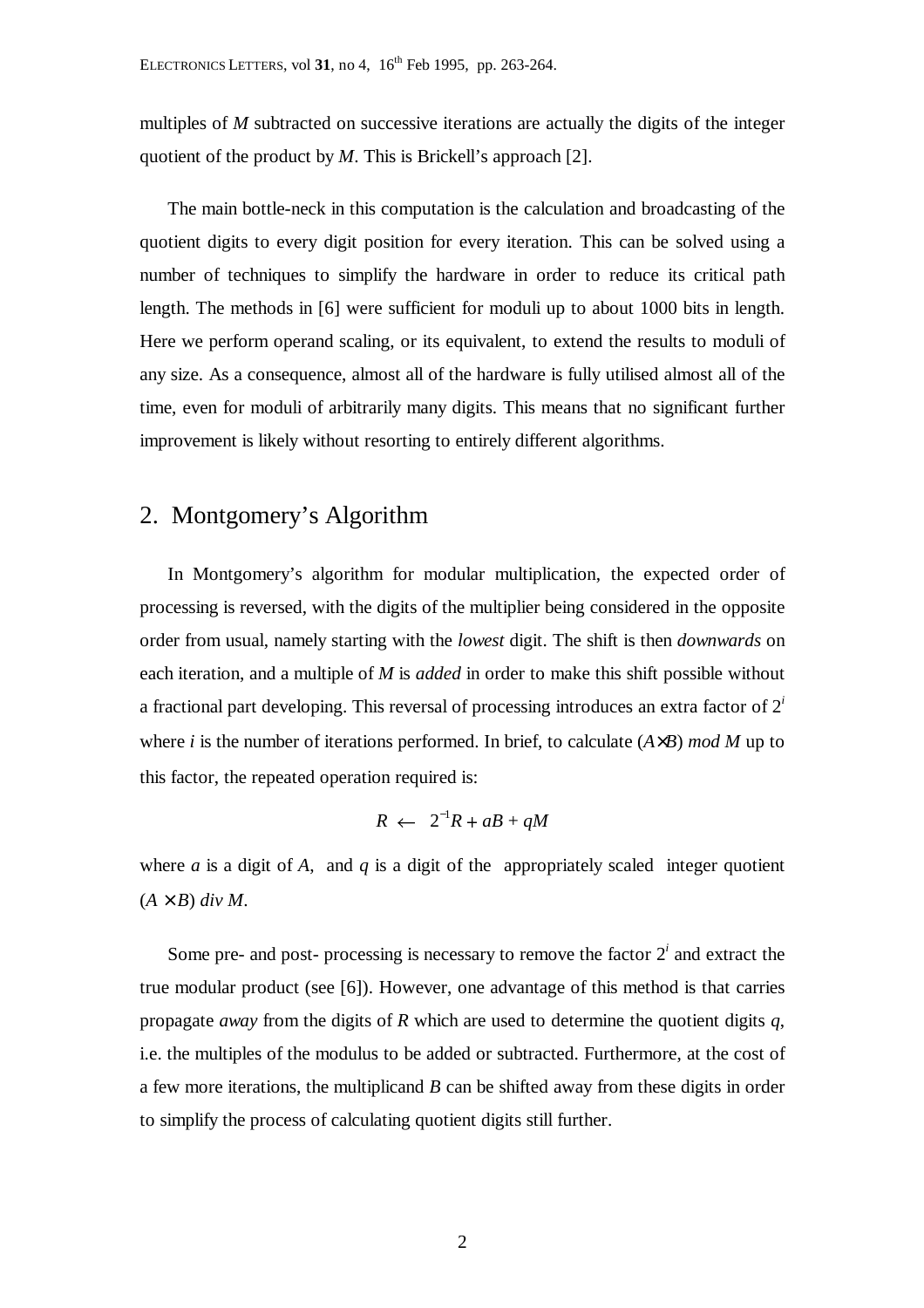# 3. The Simplifications

As usual, a redundant representation of the numbers is employed to enable the addition cycle to be performed with digit parallel operations. *A* and *B*, which are normally results from previous modular multiplications, and the partial product *R*, are assumed to be of this form. We choose the digit range  $\{0,1,2,3\}$  for them, but note that, as *A* is consumed from the bottom up, it can be converted on the fly to nonredundant form so that the digit *a* used to form *aB* is just a single bit. The modulus *M* is known beforehand, and so can reasonably be assumed to be in the usual nonredundant binary form.



**Figure 1 Bit Slice for Adder of depth 4.**

As *A* and *B* are known initially, *aB* can be calculated as far in advance as necessary to speed the computation, although space may be required to buffer partial calculations before they are used. We will show below that *q* can be computed as long before it is needed as necessary. Thus  $qM$  can also be computed in advance, which means that  $S =$  $aB + qM$  can be generated without delaying the main addition. Indeed, *S* can be given a representation with a digit range of just  $\{0,1,2\}$ . Now the addition cycle has been reduced to just

$$
R \leftarrow 2^{-1}R + S
$$

in which both *R* and *S* have (different) redundant representations. This can be done as in Figure 1 by an adder with a critical path length of only 4 gates, leading to a very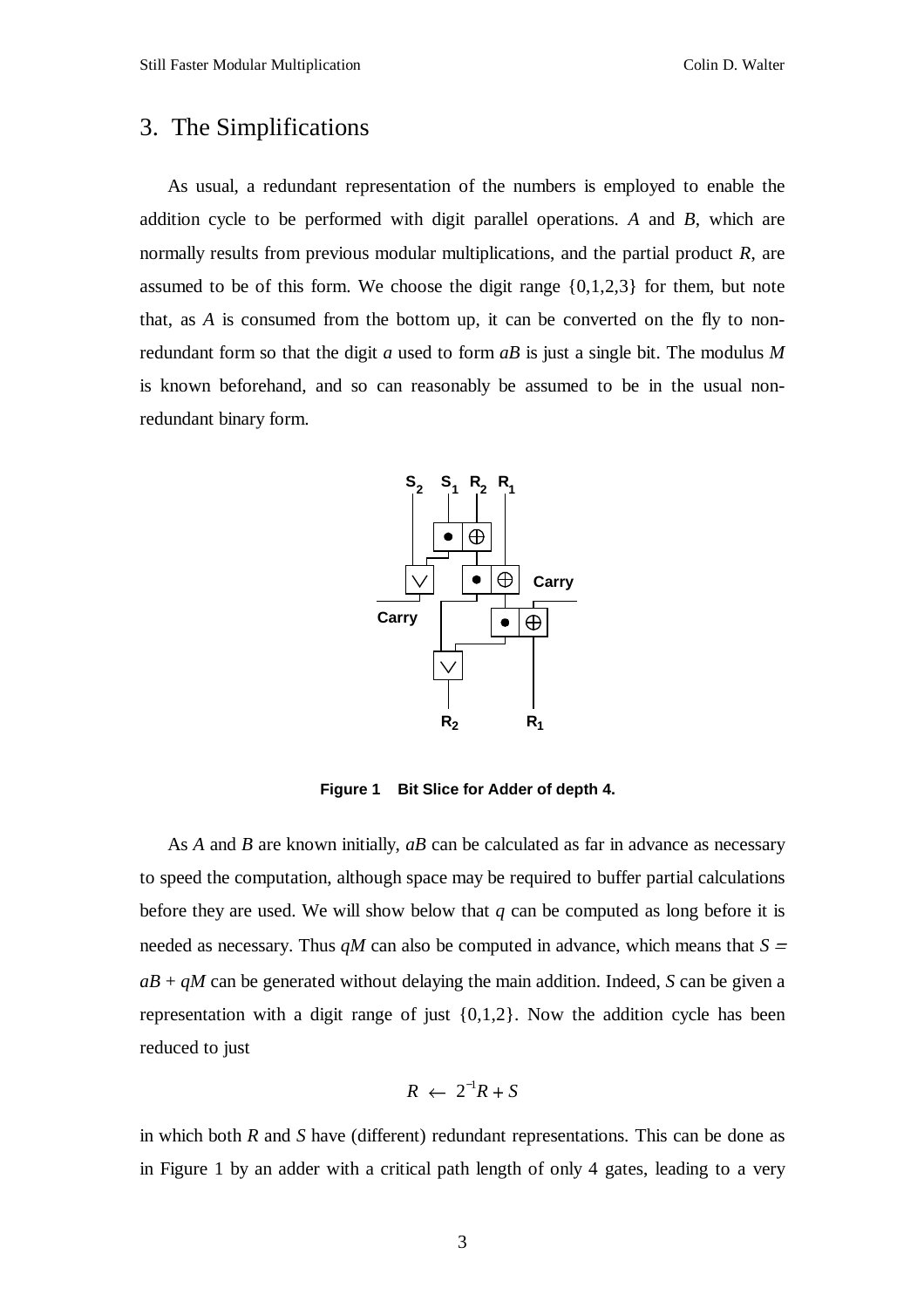short clock cycle. Moreover, if 3 bits are used for each digit of *R*, then the adder can be shortened to a mere 3 gates, as in Figure 2 − just half the depth of Brickell's adder [2].



**Figure 2 Bit Slice for Adder of depth 3.**

Assume that the registers containing *A*, *B*, *M* and *R* all contain *n* digit positions. The computing of  $S = aB - qM$  requires the broadcasting of digits *q* and *a* to each of the *n* digit positions using a tree of multiplexers and then the digit-parallel addition. This requires O(*log n*) time and O(*n*) area. So the digits *q* and *a* need to be available about  $t = O(\log n)$  cycles, say, before the addition cycle in which the next value of *R* is calculated from  $S = aB - qM$ . This is achieved by modifying *B* and *M* so that their lowest *t* digits are always fixed, and known in advance.

First, we replace  $B$  by  $2'B$  so that its lowest  $t$  digits are all zero. The registers must thereby be increased in size by *t* digit positions over and above the number of digits in *M*. So the number of iterations in the modular multiplication must also be increased by *t*. This is only a marginal change in the space and time usage, and does not increase the post-processing.

Secondly, as *M* is odd, we could replace *M* by a multiple  $M' = mM$  with the property  $mM \equiv 1 \pmod{2^t}$ . However, the result using the scaled modulus *M i* will need some further minor post-processing to reduce it modulo the original *M*. Alternatively, the modulus can be chosen to satisfy  $M \equiv 1 \pmod{2^t}$  directly. The modulus used in the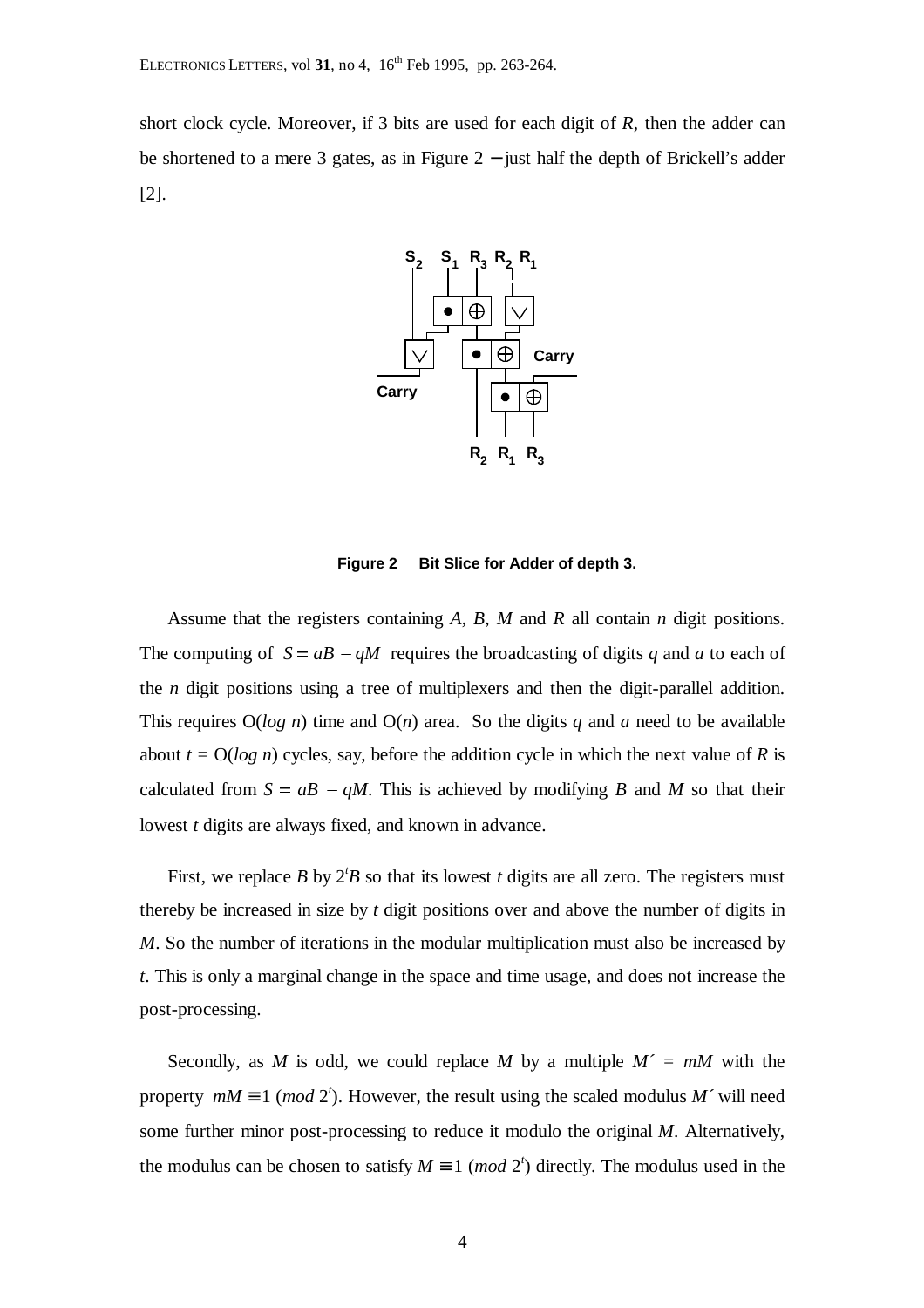RSA crypto-system is a product  $p_1 p_2$  of two primes, each typically of around 100 decimal digits in length. These primes are obtained by considering a sequence of numbers until one is found that, using an algorithm such as that of Solovay and Strassen [4], is likely to be prime with a given, very high probability. Any suitable choice for the first prime  $p_1$  will determine the congruence which  $p_2$  must satisfy, namely  $p_2 \equiv p_1^{-1} \pmod{2^t}$ . The same algorithm can then be used to search for an appropriate value for the second prime.

A consequence of these simplifications is that the bottom *t* digits of *R* are determined merely by shifting down the bottom *t*+1 digits of its previous value. Since these digits do not change when *S* is added, they will be the digits *q*. Thus the digits *q* are indeed produced when required. Moreover, they can be obtained in non-redundant binary form: since the lowest *t* digits of *R* are initially *0*, they have non-redundant form initially, and thereafter, the digit at position  $t+1$  can be converted to non-redundant form, with its carry moving upwards, so that the non-redundancy property of the lowest digits is maintained.

#### 4. Conclusion

To sum up, for *any* number *n* of binary digits in the modulus of the modular multiplication, we have described how to generate the digits required for the modular reduction steps without delaying the formation of the product. Thus modular multiplication suited for RSA may be implemented in  $n + O(\log n)$  clock cycles using P. L. Montgomery's algorithm and a clock cycle determined by an adder with a critical path length of only 3 gates. This adder has just half the depth of those used previously in the literature, and so leads to significantly faster performance.